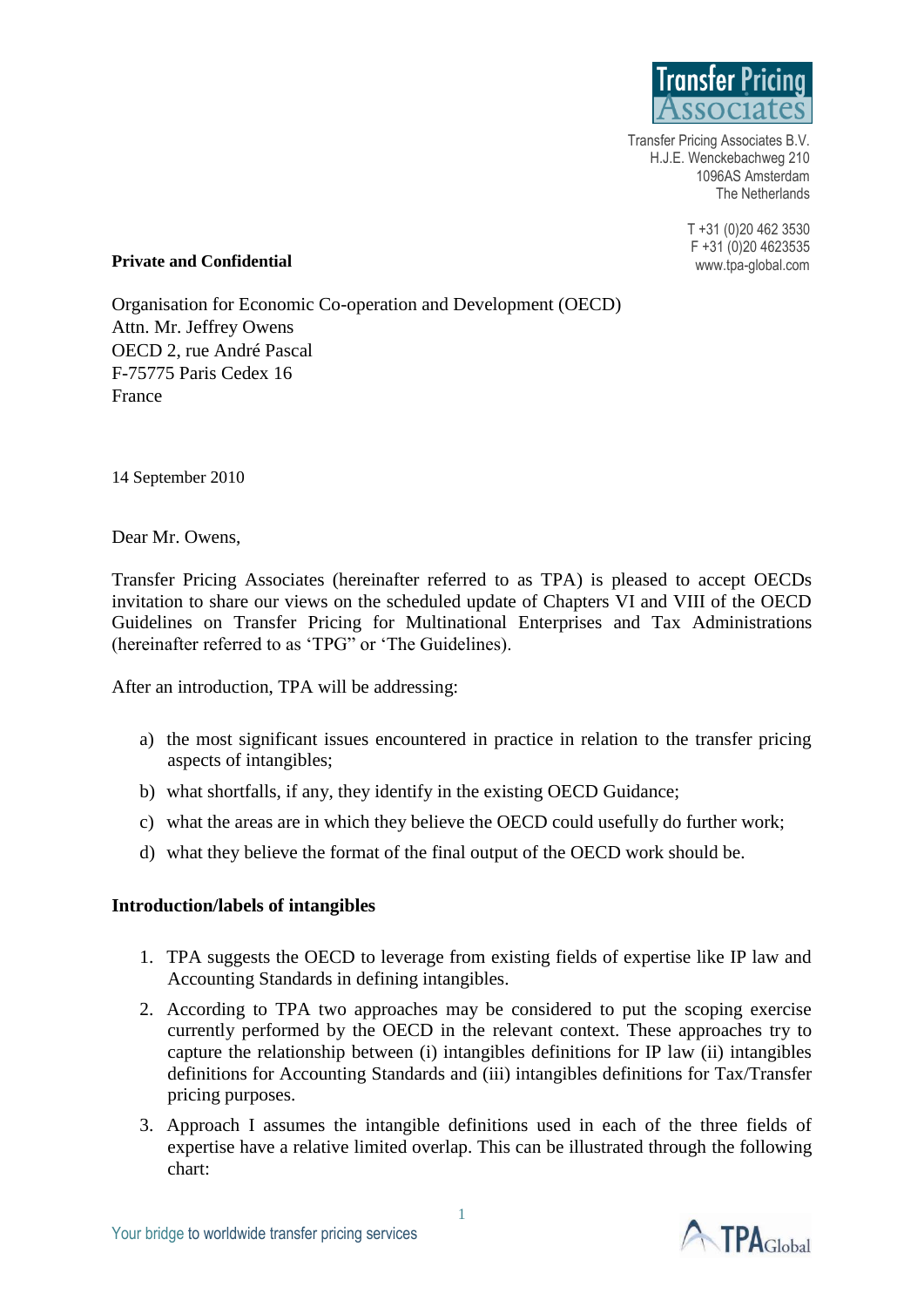



- 4. Approach I has an advantage that it creates flexibility for the new generation of intangibles, e.g. embedded workforce, supply intangibles, supply-demand management intangibles, while it requires OECD to provide an extensive set of references and definitions – including an extensive definition of economic ownership – since it can only leverage from the IP law and Accounting Standard definitions in a limited manner.
- 5. Approach II assumes the intangible definitions used in each of the three fields of expertise have a large overlap. This can be illustrated through the following chart:



6. Approach II has the advantage that it creates a solid reference for the majority of the intangibles to IP law as well as that the other minority of intangibles  $-$  i.e. typically the categories of exotic or so called soft intangibles – is still protectable through contract law, corporate law, labor law etc. A disadvantage is that IP law is not always following all new appearances of intangibles, i.e. static versus a dynamic approach. In addition, anti-trust legislation will restrict any major extensions of the intangibles definition under IP law. Legislators will try to balance the interest of an investor to be

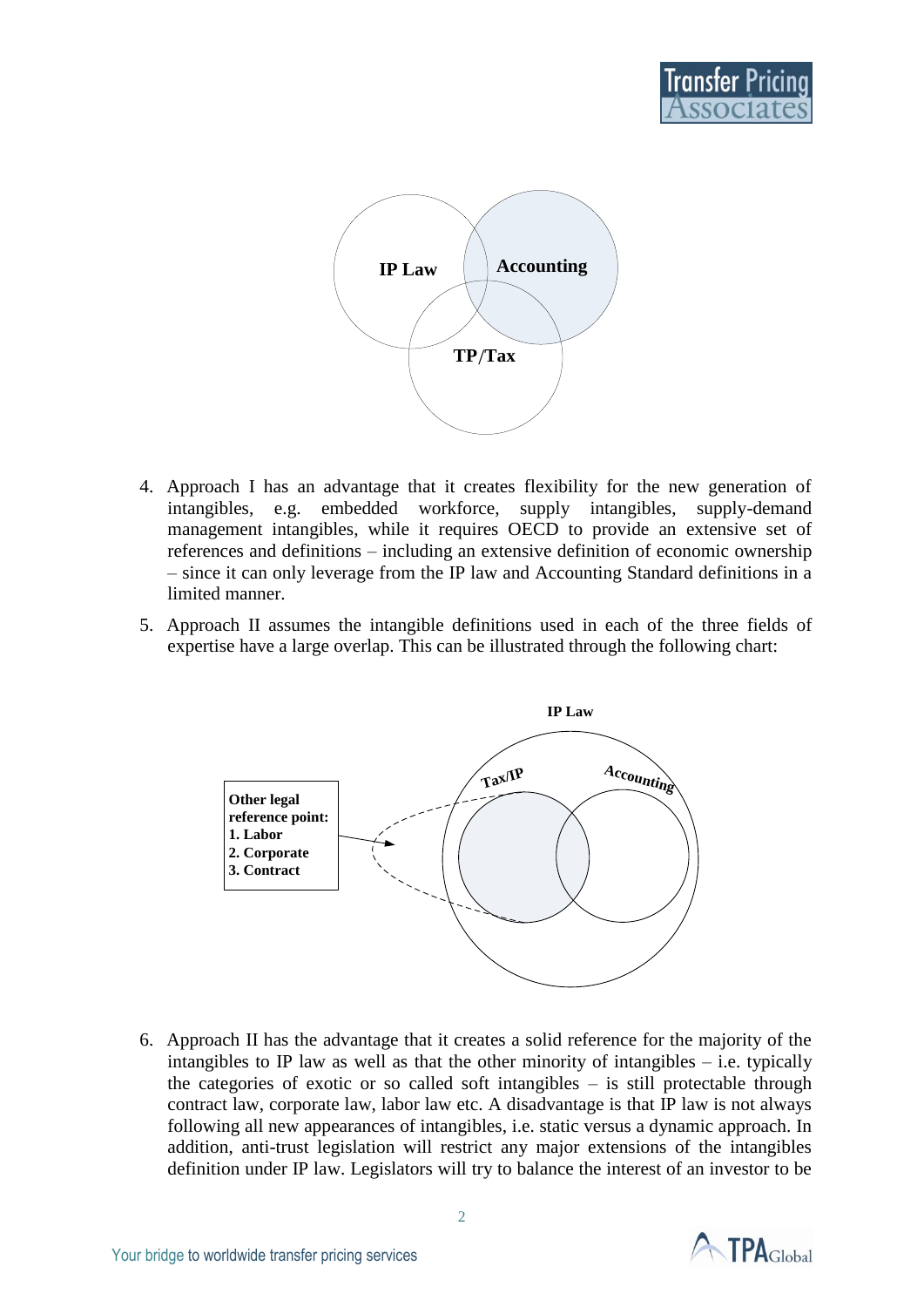able to have some time to  $-$  in a protected manner  $-$  earn back its investment versus the common interest of consumers in a full competitive market place.

- 7. Approach I could be applicable to the software industry where copyright protects the source code of newly developed software (and all other software related intangibles are typically not protected), whereas approach II would be applicable to the pharmaceutical industry where the heavy R&D investments are protected through patents utilizing IP law to the fullest.
- 8. The preference of approach I versus II will vary per industry, which makes a selection for one prevailing approach by OECD not necessarily a wise approach.

## **Most significant issues encountered in practice**

- 9. TPA suggests to provide a relevant list of characteristics which make it possible to identify intangibles, like (i) economic lifetime (ii) layers of legal protection (iii) a recognized market premium etc, all leading to a sustainable residual profit attributable to the intangibles.
- 10. TPA would like to request more guidance on the relationship between legal and economic ownership, especially in case under a cost contribution arrangement one legal owner and multiple economic owners have to share the joined benefits. Also recent discussion on the situs of intangibles (location of origination) might have to be addressed. The sometimes opportunistic views of tax authorities on what is the prevailing ownership definition (legal versus economic) leads often to conflicting views between tax authorities and a high probability of double taxation.
- 11. TPA urges the OECD to consider specific guidance on the OECD accepted transfer pricing valuation method, e.g. discounted cash-flow (DCF) method and the multiplier method. This would allow a more structured discussion, whereas today most tax authorities do not feel comfortable to address DCF and/or multiplier as a OECD authorized methodology.

## **Shortfalls in the existing OECD Guidance**

- 12. TPA would like the OECD to consider leaving multinational enterprises taking a flexible attitude towards the application of approach I or II as outlined under the introduction.
- 13. OECD should consider introducing three new categories of intangibles, being (i) product related intangibles (ii) process related intangibles and (iii) marketing related intangibles. A list illustrating such a classification is attached as Appendix I. These would replace the existing classification used by OECD between trade and marketing intangibles.
- 14. TPA should give extensive guidance on the selection of the most appropriate method for valuation of intangibles, where besides leverage from the existing valuation practice, examples on the application should be provided as an illustration.

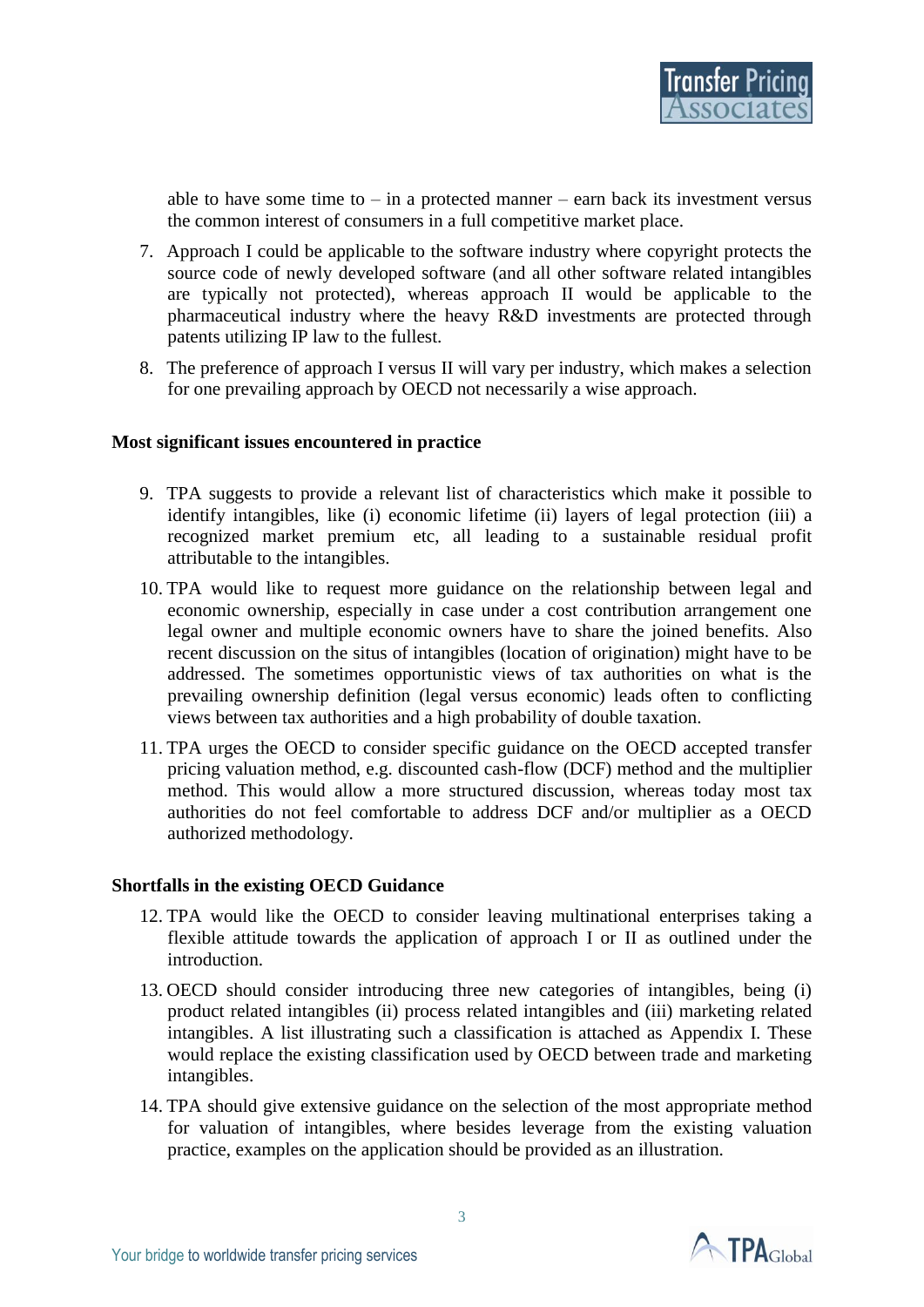15. OECD is requested to make a clear distinction between OECD authorized valuation methods for a 'going concern' versus an isolated 'intangible'.

## **Areas for further work**

- 16. TPA would like the OECD to consider a clear intangibles definitions relevant for chapter IX TPG relating to business restructurings, including some guidance in case the intangibles are only an insignificant portion of the business being restructured and transferred between Group companies.
- 17. TPA recommends the OECD to make a clear distinction between (i) valuation methods for 'going concern' versus (ii) valuation methods for 'intangibles'.
- 18. OECD is requested to consider further work in the application of external databases to quantify the level of (i) royalty rates (ii) multiplier market references (iii) other sources to enable the valuation of intangibles.
- 19. TPA strongly suggests defining the boundaries of intangible definitions, e.g. not all exotic value drivers can be classified as an intangible. Example: on an explicit base exclude 'location savings' from doing business to be classified as an intangible

#### **Format of final OECD output**

- 20. TPA suggests OECD to provide the following guidance (i) on classification and definitions of labels used for intangibles (ii) on identification criteria for intangibles (iii) regarding the prevailing concept of ownership, including a clear guidance on multiple ownership positions (iv) relating to acceptable valuation methods and practical guidance for their application.
- 21. TPA recommends leveraging from existing fields of expertise like IP law and Accounting Standards to avoid an isolated – and most likely confusing - approach for tax/transfer pricing purposes.
- 22. OECD is requested to provide clear scoping, timelines and deliverables for its workplan on intangibles, given the extreme impact of the OECD analysis on the application of transfer pricing rules and guidelines in practice, i.e. the intangibles typically reflect between 60% to 80% of a multinational enterprises value chain and requires a clear, concise and practical set of guidelines provided by the OECD.

Although the above is only addressing the OECD scoping exercise, the work to be performed is of the utmost importance to all parties involved. TPA congratulates the OECD with its initiative, but also encourages and urges the OECD to provide clear guidance within a reasonable period of time to both the tax administrations as well as the multinational enterprises. A further delay will potentially create unprecedented levels of controversy between taxpayer and tax authorities or between tax authorities.

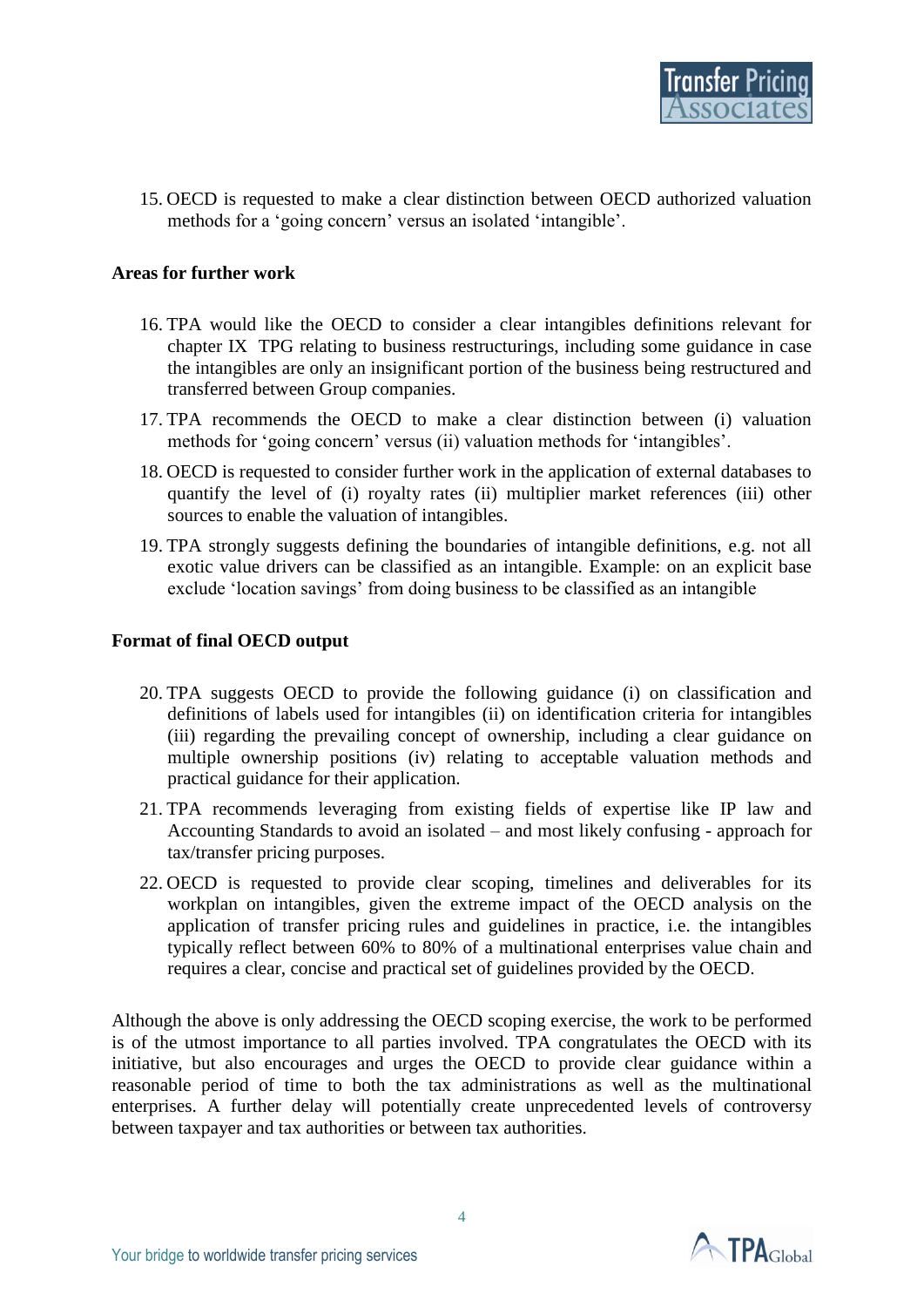

TPA and its alliance partners will be pleased to contribute to the further development of updated chapters VI, VIII and IX on intangibles.

Yours sincerely,

On behalf of TPA and alliance partners

Steef Huibregtse